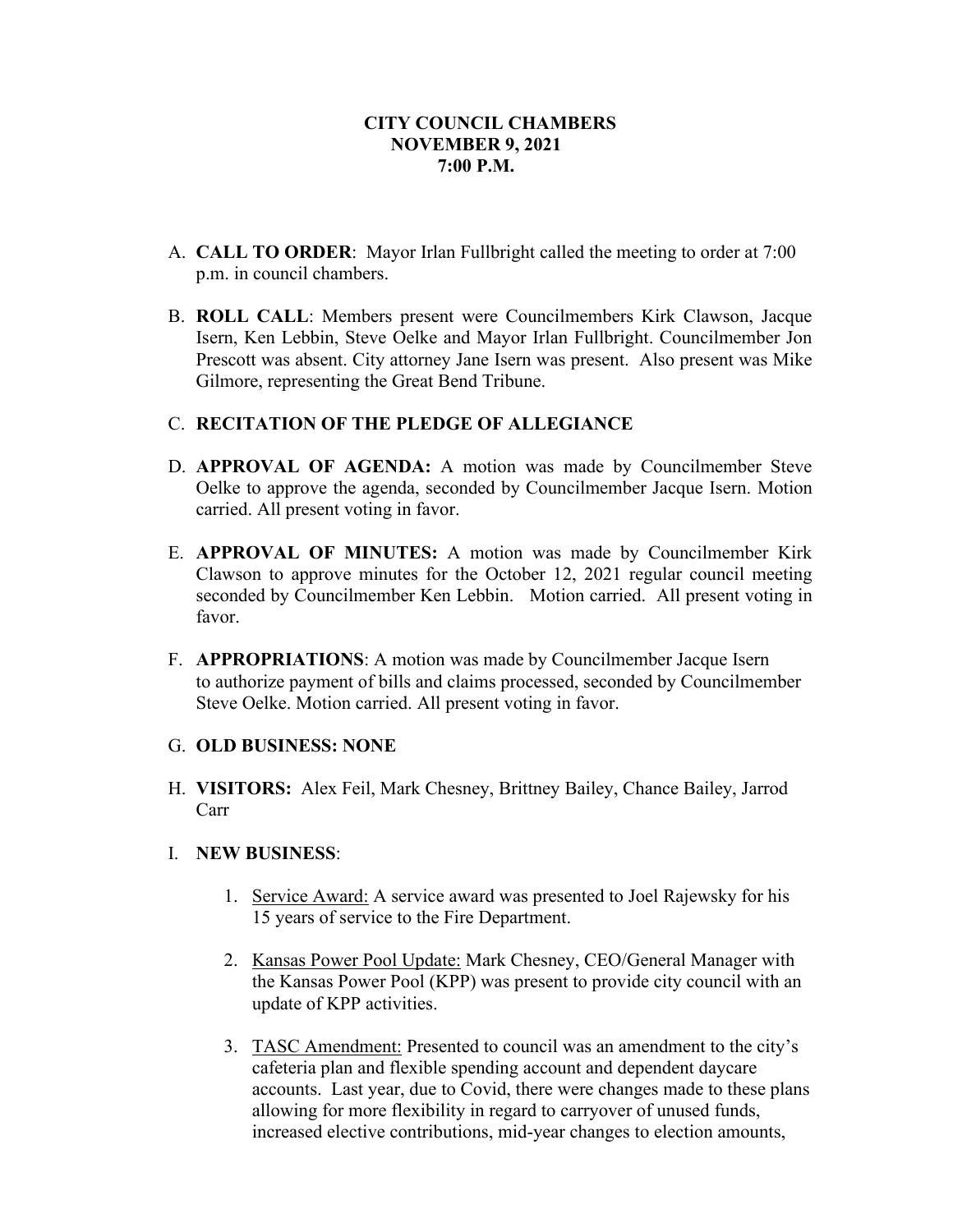etc. This amendment is to retroactively confirm these changes to the plan document.

A motion was made by Councilmember Steve Oelke to approve the amendment to the TASC plan document, seconded by Councilmember Kirk Clawson. Motion carried. All present voting in favor.

4. Sales Tax Ordinance: Staff explained with the recent passing of the sales tax referendum, council will need to adopt an ordinance to levy the sales tax. Presented to council was Ordinance 2021-10, an ordinance levying a city retailers' sales tax in the amount of one-half of one percent (0.5%) within the City of Ellinwood, effective April 1, 2022.

A motion was made by Councilmember Ken Lebbin to adopt Ordinance 2021-10 as presented above, seconded by Councilmember Jacque Isern. Motion carried. All present voting in favor.

5. Water Well #5 Workover Proposals: At the July 13, 2021 council meeting Ned Marks of Terrane Resources provided council with a detailed report of his findings for water well #5. Council then approved contracting with Terrane Resources to develop a work plan for water well #5. Staff reported that specifications were received from Mr. Marks. Staff forwarded this information to three water well companies for bids to complete the necessary work. Staff made council aware that all quotes will be somewhat open ended because there will most likely be changes made as the work progresses. The bids received were as follows:

| Sargent Drilling (Salina, Ks.)  | \$129,268.04 |
|---------------------------------|--------------|
| Rosencrantz-Bemis Drilling Co.  | \$42,829.95  |
| Clarke Well and Equipment, Inc. | \$39,750.00  |

A motion was made by Councilmember Ken Lebbin to approve the bid from Clarke Well and Equipment, Inc. in the amount of \$39,750, seconded by Councilmember Steve Oelke. Motion carried. All present voting in favor.

6. Park Equipment: Staff reported there is a need for new picnic tables for use at the city park and a request for funding was made to the Ellinwood Community Foundation. The Foundation board approved funding this project. Presented to council were two quotes for twelve tables, eleven (8' long) and one handicap table. The quotes were as follows: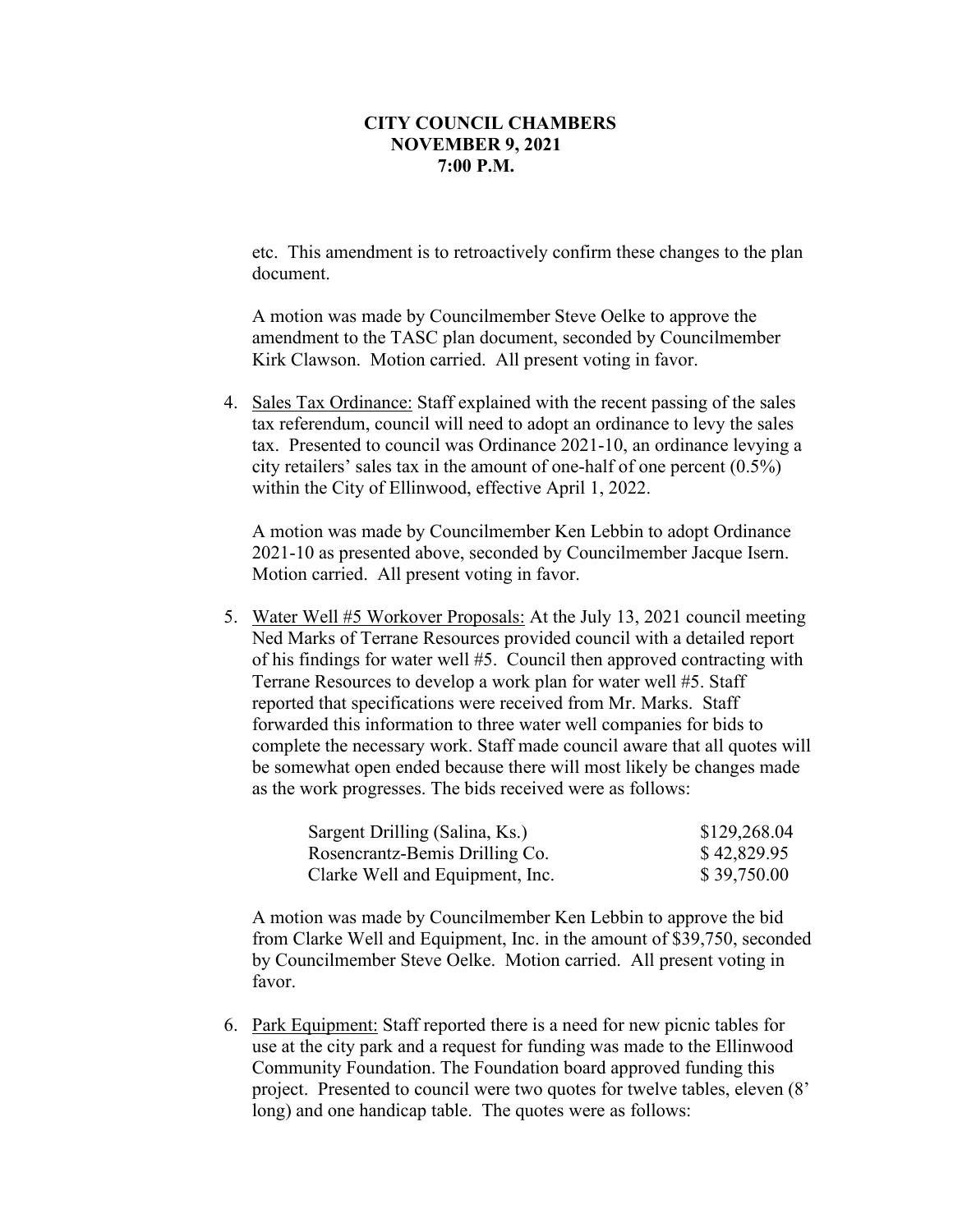| School Outfitters | \$12,281.64 |
|-------------------|-------------|
| KirbyBuilt Sales  | \$12.990.20 |

A motion was made by Councilmember Steve Oelke to approve the purchase of 12 picnic tables from School Outfitters in the amount of \$12,281.64, seconded by Councilmember Kirk Clawson. Motion carried. All present voting in favor.

7. Police Department Policy Manual: Staff explained that Police Chief Bailey and City Attorney Jane Isern have been working on a detailed operations/policy manual for the police department. The proposed policy was previously given to council to review.

A motion was made by Councilmember Ken Lebbin to approve the Police Department Policy Manual, seconded by Councilmember Jacque Isern. Motion carried. All present voting in favor.

8. Executive Session for Discussion of Property Acquisition: An executive session was requested for discussion of acquisition of real property. A motion was made by Councilmember Ken Lebbin to recess into executive session pursuant to KSA 75-4319(b)(6) for the purpose of preliminary discussion of the acquisition of real property. Executive session will be for ten (10) minutes beginning at 8:15 p.m. until 8:25 p.m. and council will reconvene in council chambers at that time. Persons to remain in executive session are the governing body, city administrator and city attorney, seconded by Councilmember Kirk Clawson. Motion carried. All present voting in favor. The governing body recessed into executive session at 8:15 p.m.

Meeting reconvened at 8:25 p.m. No action taken.

9. Purchase of Property: After a brief discussion, a motion was made by Councilmember Kirk Clawson to approve a real estate purchase agreement with Tom Starnes for the property located at 300 E. B Street for \$2500, seconded by Councilmember Steve Oelke. Motion carried. All present voting in favor.

A motion was made by Councilmember Kirk Clawson to approve a real estate purchase agreement with David and Connie Carrier for the property at 212 E. B Street for \$600, seconded by Councilmember Jacque Isern. Motion carried. All present voting in favor.